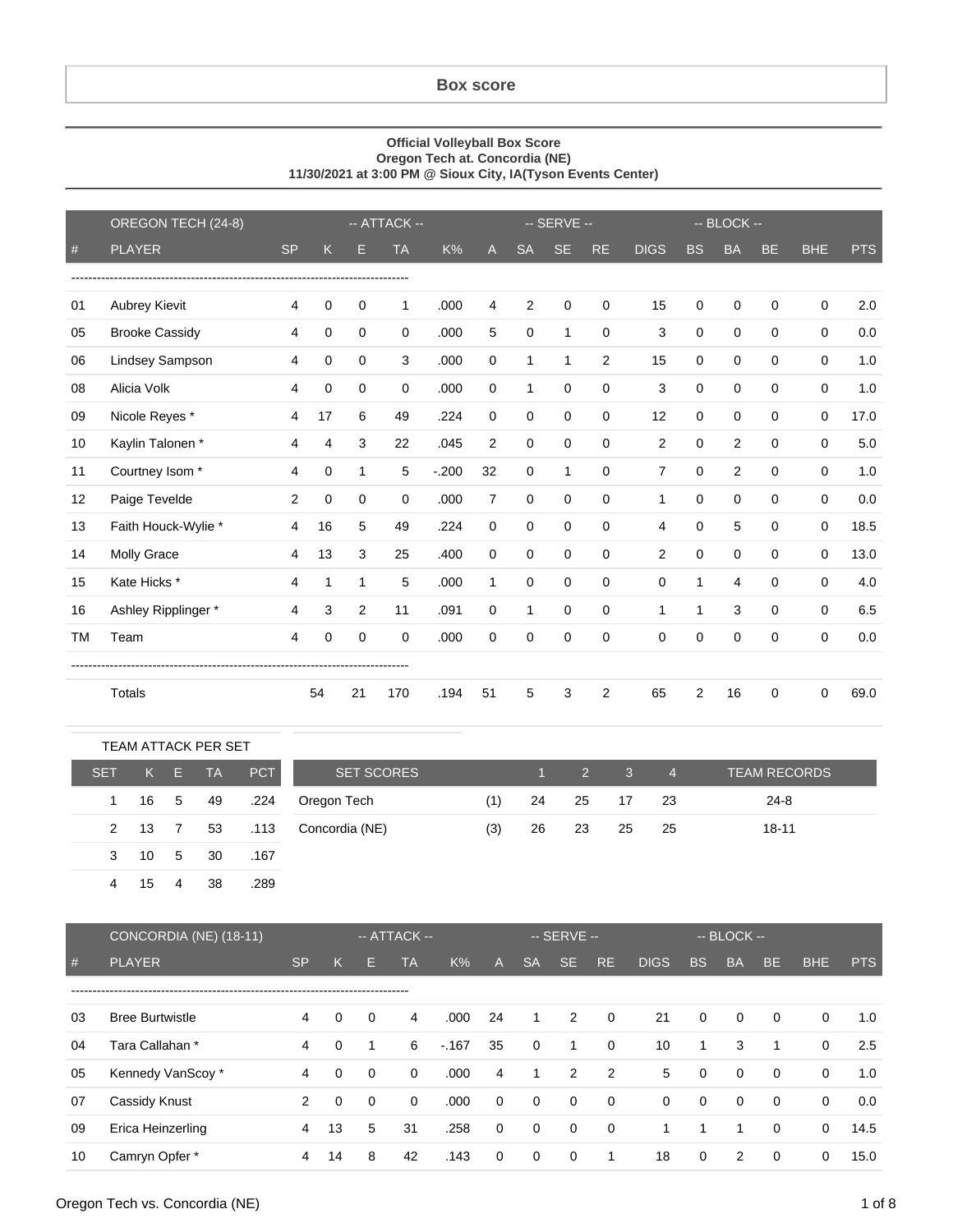| 11 | Gabi Nordaker *    | 4              | 15 | 5           | 30             | .333 | $\mathbf 0$  | $\mathbf 0$    | $\mathbf 0$ | $\mathbf 0$    | 3              | 1           | 6           | 0 | 0           | 19.0 |
|----|--------------------|----------------|----|-------------|----------------|------|--------------|----------------|-------------|----------------|----------------|-------------|-------------|---|-------------|------|
| 13 | Arleigh Costello   | $\overline{4}$ | 10 | 2           | 21             | .381 | $\mathbf 0$  | 0              | 0           | $\mathbf 0$    | 1              | 0           | $\mathbf 0$ | 0 | 0           | 10.0 |
| 15 | Rebecca Gebhardt * | 4              | 0  | 0           | $\overline{2}$ | .000 | $\mathbf{1}$ | 0              | 0           | 2              | 14             | 0           | $\mathbf 0$ | 0 | 0           | 0.0  |
| 17 | Kalee Wiltfong     | 4              | 11 | 1           | 14             | .714 | 0            | 0              | 0           | $\mathbf 0$    | 1              | 1           | 2           | 0 | 0           | 13.0 |
| 21 | Ashlyn Wischmeier  | 4              | 0  | 0           | $\mathbf 0$    | .000 | $\mathbf 0$  | 0              | $\mathbf 0$ | $\overline{0}$ | 1              | 0           | $\mathbf 0$ | 0 | $\mathbf 0$ | 0.0  |
| 24 | Carly Rodaway *    | 4              | 8  | 1           | 20             | .350 | 1            | 0              | 0           | $\mathbf 0$    | $\overline{2}$ | 1           | 2           | 2 | 0           | 10.0 |
| 31 | Lexie Kreizel      | 4              | 0  | 0           | 1              | .000 | 1            | 0              | 0           | $\mathbf 0$    | 9              | 0           | $\mathbf 0$ | 0 | 1           | 0.0  |
| ТM | Team               | 4              | 0  | $\mathbf 0$ | 0              | .000 | $\mathbf 0$  | $\mathbf 0$    | $\mathbf 0$ | $\mathbf 0$    | $\mathbf 0$    | $\mathbf 0$ | $\mathbf 0$ | 0 | $\mathbf 0$ | 0.0  |
|    |                    |                |    |             |                |      |              |                |             |                |                |             |             |   |             |      |
|    | Totals             |                | 71 | 23          | 171            | .281 | 66           | $\overline{2}$ | 5           | 5              | 86             | 5           | 16          | 3 | 1           | 86.0 |

| <b>TEAM ATTACK PER SET</b> |    |   |           |            |  |  |  |  |  |  |
|----------------------------|----|---|-----------|------------|--|--|--|--|--|--|
| <b>SET</b>                 | LK | F | <b>TA</b> | <b>PCT</b> |  |  |  |  |  |  |
| 1                          | 20 | 6 | 49        | .286       |  |  |  |  |  |  |
| $\mathcal{P}$              | 14 | 8 | 48        | .125       |  |  |  |  |  |  |
| 3                          | 19 | 4 | 39        | .385       |  |  |  |  |  |  |
|                            | 18 | 5 | 35        | .371       |  |  |  |  |  |  |

**Site:** Sioux City, IA (Tyson Events Center) **Date:** 11/30/2021 **Attend:** 0 **Time:** 1:50 **Referees:**

\* = Starter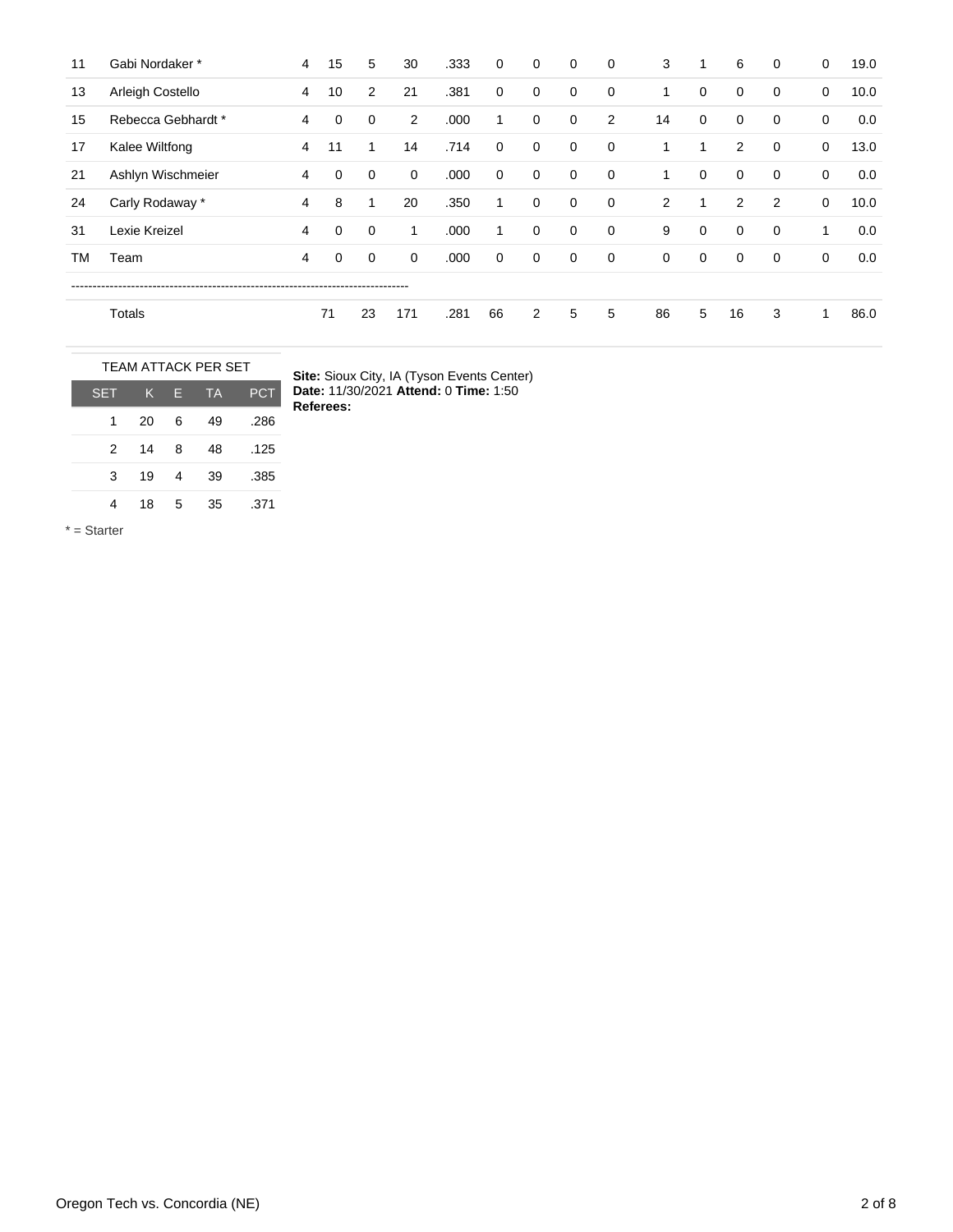## **Play by Play**

| <b>OREGON T</b> | $-1ST -$                                                                                                          | <b>CONCORDI</b> |
|-----------------|-------------------------------------------------------------------------------------------------------------------|-----------------|
|                 | OREGON T starters: Kaylin Talonen; Courtney Isom; Faith Houck-Wylie; Kate Hicks; Ashley Ripplinger; Nicole Reyes. |                 |
|                 | CONCORDI starters: Camryn Opfer; Gabi Nordaker; Rebecca Gebhardt; Carly Rodaway; Tara Callahan; Kennedy VanScoy.  |                 |
| $1-0$           | [Courtney Isom] Kill by Kaylin Talonen (from Courtney Isom). Point OREGON T                                       |                 |
|                 | [Courtney Isom] Kill by Camryn Opfer (from Tara Callahan). Point CONCORDI                                         | $1 - 1$         |
|                 | [Bree Burtwistle] Kill by Camryn Opfer (from Tara Callahan). Point CONCORDI                                       | $1 - 2$         |
| $2 - 2$         | [Bree Burtwistle] Kill by Faith Houck-Wylie (from Courtney Isom). Point OREGON T                                  |                 |
| $3 - 2$         | [Lindsey Sampson] Attack error by Camryn Opfer. Point OREGON T                                                    |                 |
|                 | [Lindsey Sampson] Kill by Gabi Nordaker (from Rebecca Gebhardt). Point CONCORDI                                   | $3 - 3$         |
|                 | [Camryn Opfer] Kill by Erica Heinzerling (from Kennedy VanScoy). Point CONCORDI                                   | $3 - 4$         |
|                 | [Camryn Opfer] Kill by Gabi Nordaker (from Bree Burtwistle). Point CONCORDI                                       | $3-5$           |
|                 | [Camryn Opfer] Attack error by Nicole Reyes. Point CONCORDI                                                       | $3-6$           |
| 4-6             | [Camryn Opfer] Attack error by Arleigh Costello. Point OREGON T                                                   |                 |
|                 | [Aubrey Kievit] Kill by Erica Heinzerling (from Bree Burtwistle). Point CONCORDI                                  | 4-7             |
| 5-7             | [Lexie Kreizel] Kill by Faith Houck-Wylie (from Courtney Isom). Point OREGON T                                    |                 |
| $6 - 7$         | [Brooke Cassidy] Bad set by Bree Burtwistle. Point OREGON T                                                       |                 |
|                 | [Brooke Cassidy] Service error. Point CONCORDI                                                                    | $6-8$           |
|                 | [Tara Callahan] Attack error by Molly Grace. Point CONCORDI                                                       | $6-9$           |
|                 | [Tara Callahan] Kill by Kalee Wiltfong. Point CONCORDI                                                            | $6 - 10$        |
| $7 - 10$        | [Tara Callahan] Kill by Molly Grace (from Brooke Cassidy). Point OREGON T                                         |                 |
| $8 - 10$        | [Alicia Volk] Attack error by Erica Heinzerling. Point OREGON T                                                   |                 |
|                 | [Alicia Volk] Kill by Erica Heinzerling (from Tara Callahan). Point CONCORDI                                      | $8 - 11$        |
| $9 - 11$        | [Ashlyn Wischmeier] Kill by Molly Grace (from Brooke Cassidy). Point OREGON T                                     |                 |
|                 | [Ashley Ripplinger] Kill by Kalee Wiltfong. Point CONCORDI                                                        | $9 - 12$        |
| 10-12           | [Kennedy VanScoy] Attack error by Gabi Nordaker. Point OREGON T                                                   |                 |
| 11-12           | [Courtney Isom] Kill by Faith Houck-Wylie (from Courtney Isom). Point OREGON T                                    |                 |
| 12-12           | [Courtney Isom] Kill by Kaylin Talonen (from Courtney Isom). Point OREGON T                                       |                 |
| $13 - 12$       | [Courtney Isom] Attack error by Camryn Opfer. Point OREGON T                                                      |                 |
|                 | Timeout Concordia (NE).                                                                                           |                 |
| 14-12           | [Courtney Isom] Kill by Faith Houck-Wylie (from Kaylin Talonen). Point OREGON T                                   |                 |
|                 | [Nicole Reyes] Kill by Camryn Opfer (from Tara Callahan). Point CONCORDI                                          | 14-13           |
|                 | [Bree Burtwistle] Attack error by Kaylin Talonen (block by Gabi Nordaker; Tara Callahan). Point CONCORDI          | 14-14           |
| $15 - 14$       | [Bree Burtwistle] Kill by Faith Houck-Wylie (from Courtney Isom). Point OREGON T                                  |                 |
| 16-14           | [Lindsey Sampson] Service ace (Rebecca Gebhardt). Point OREGON T                                                  |                 |
|                 | [Lindsey Sampson] Kill by Gabi Nordaker (from Tara Callahan). Point CONCORDI                                      | 16-15           |
| 17-15           | [Camryn Opfer] Kill by Faith Houck-Wylie (from Courtney Isom). Point OREGON T                                     |                 |
| 18-15           | [Aubrey Kievit] Kill by Nicole Reyes (from Courtney Isom). Point OREGON T                                         |                 |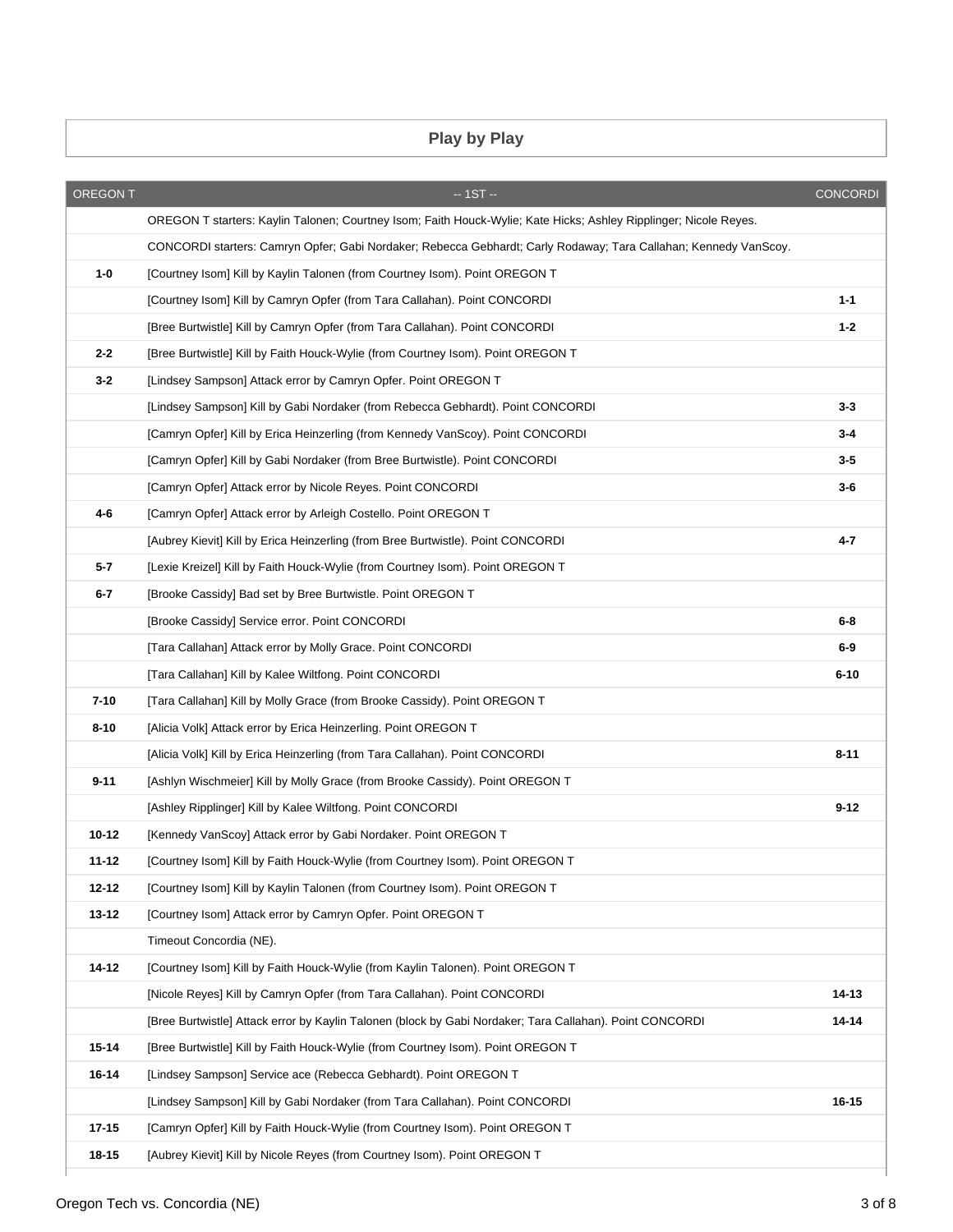| 19-15           | [Aubrey Kievit] Attack error by Erica Heinzerling. Point OREGON T                                                                      |                       |
|-----------------|----------------------------------------------------------------------------------------------------------------------------------------|-----------------------|
|                 | Timeout Concordia (NE).                                                                                                                |                       |
| $20 - 15$       | [Aubrey Kievit] Kill by Nicole Reyes (from Courtney Isom). Point OREGON T                                                              |                       |
| $21 - 15$       | [Aubrey Kievit] Kill by Faith Houck-Wylie (from Courtney Isom). Point OREGON T                                                         |                       |
|                 | [Aubrey Kievit] Kill by Erica Heinzerling (from Bree Burtwistle). Point CONCORDI                                                       | $21 - 16$             |
|                 | [Lexie Kreizel] Kill by Kalee Wiltfong (from Bree Burtwistle). Point CONCORDI                                                          | 21-17                 |
|                 | [Lexie Kreizel] Attack error by Ashley Ripplinger (block by Erica Heinzerling). Point CONCORDI                                         | $21 - 18$             |
|                 | [Lexie Kreizel] Kill by Erica Heinzerling (from Bree Burtwistle). Point CONCORDI                                                       | 21-19                 |
|                 | Timeout Oregon Tech.                                                                                                                   |                       |
|                 | [Lexie Kreizel] Attack error by Ashley Ripplinger (block by Kalee Wiltfong). Point CONCORDI                                            | $21 - 20$             |
|                 | [Lexie Kreizel] Kill by Kalee Wiltfong (from Bree Burtwistle). Point CONCORDI                                                          | $21 - 21$             |
| $22 - 21$       | [Lexie Kreizel] Kill by Faith Houck-Wylie (from Courtney Isom). Point OREGON T                                                         |                       |
|                 | [Brooke Cassidy] Kill by Arleigh Costello (from Bree Burtwistle). Point CONCORDI                                                       | 22-22                 |
| 23-22           | [Tara Callahan] Kill by Nicole Reyes (from Brooke Cassidy). Point OREGON T                                                             |                       |
|                 | [Alicia Volk] Kill by Erica Heinzerling (from Tara Callahan). Point CONCORDI                                                           | 23-23                 |
| 24-23           | [Ashlyn Wischmeier] Kill by Molly Grace (from Brooke Cassidy). Point OREGON T                                                          |                       |
|                 | [Ashley Ripplinger] Kill by Camryn Opfer (from Tara Callahan). Point CONCORDI                                                          | 24-24                 |
|                 | [Kennedy VanScoy] Kill by Gabi Nordaker (from Tara Callahan). Point CONCORDI                                                           | 24-25                 |
|                 | Timeout Oregon Tech.                                                                                                                   |                       |
|                 | [Kennedy VanScoy] Kill by Camryn Opfer. Point CONCORDI                                                                                 | 24-26                 |
| <b>OREGON T</b> | $-2ND -$                                                                                                                               | <b>CONCORDI</b>       |
|                 |                                                                                                                                        |                       |
| $1-0$           | [Kennedy VanScoy] Kill by Faith Houck-Wylie (from Courtney Isom). Point OREGON T                                                       |                       |
|                 | [Lindsey Sampson] Attack error by Faith Houck-Wylie (block by Camryn Opfer; Gabi Nordaker). Point CONCORDI                             | $1 - 1$               |
| $2 - 1$         | [Bree Burtwistle] Attack error by Gabi Nordaker (block by Kate Hicks). Point OREGON T                                                  |                       |
| $3-1$           | [Aubrey Kievit] Kill by Nicole Reyes (from Aubrey Kievit). Point OREGON T                                                              |                       |
| 4-1             | [Aubrey Kievit] Kill by Nicole Reyes (from Courtney Isom), block error by Tara Callahan. Point OREGON T                                |                       |
|                 | [Aubrey Kievit] Kill by Camryn Opfer (from Tara Callahan). Point CONCORDI                                                              | 4-2                   |
|                 | [Camryn Opfer] Kill by Erica Heinzerling (from Bree Burtwistle). Point CONCORDI                                                        | $4 - 3$               |
| $5 - 3$         | [Camryn Opfer] Kill by Nicole Reyes (from Aubrey Kievit). Point OREGON T                                                               |                       |
| 6-3             | [Brooke Cassidy] Kill by Molly Grace (from Brooke Cassidy). Point OREGON T                                                             |                       |
| $7 - 3$         | [Brooke Cassidy] Kill by Molly Grace (from Aubrey Kievit). Point OREGON T                                                              |                       |
|                 | Timeout Concordia (NE).                                                                                                                |                       |
| $8 - 3$         | [Brooke Cassidy] Attack error by Camryn Opfer. Point OREGON T                                                                          |                       |
|                 | [Brooke Cassidy] Attack error by Nicole Reyes. Point CONCORDI                                                                          | $8 - 4$               |
|                 | [Lexie Kreizel] Bad set by Brooke Cassidy. Point CONCORDI                                                                              | $8-5$                 |
|                 | [Lexie Kreizel] Attack error by Nicole Reyes. Point CONCORDI                                                                           | $8-6$                 |
| $9-6$           | [Lexie Kreizel] Attack error by Arleigh Costello. Point OREGON T                                                                       |                       |
| $10-6$          | [Alicia Volk] Kill by Nicole Reyes. Point OREGON T                                                                                     |                       |
|                 | [Alicia Volk] Kill by Erica Heinzerling (from Bree Burtwistle). Point CONCORDI                                                         | $10 - 7$              |
|                 | [Tara Callahan] Attack error by Kaylin Talonen. Point CONCORDI                                                                         | $10 - 8$              |
|                 | [Tara Callahan] Kill by Carly Rodaway (from Lexie Kreizel). Point CONCORDI<br>[Tara Callahan] Bad set by Paige Tevelde. Point CONCORDI | $10 - 9$<br>$10 - 10$ |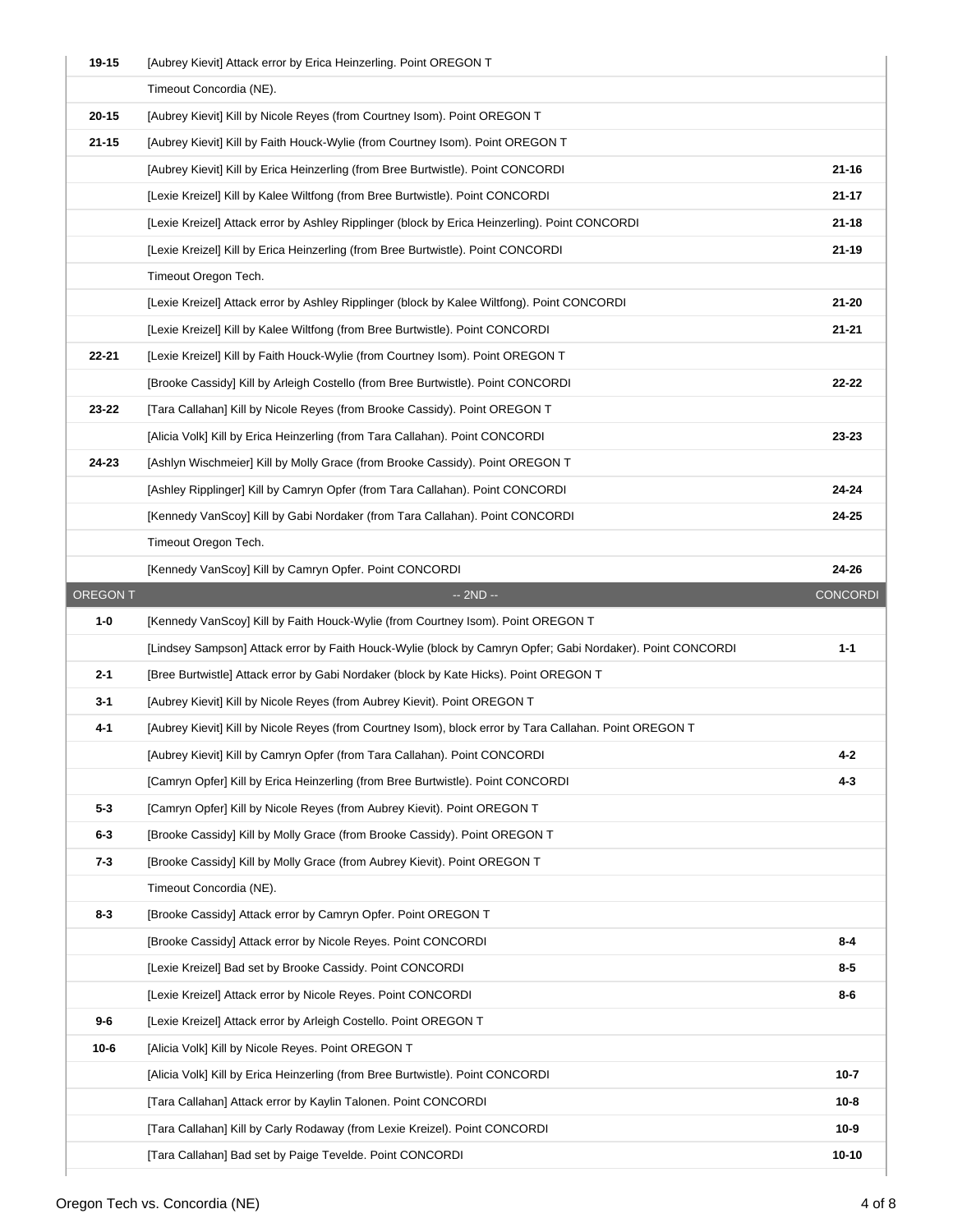|                 | [Tara Callahan] Kill by Erica Heinzerling (from Tara Callahan). Point CONCORDI                                 | $10 - 11$       |
|-----------------|----------------------------------------------------------------------------------------------------------------|-----------------|
|                 | Timeout Oregon Tech.                                                                                           |                 |
| $11 - 11$       | [Tara Callahan] Service error. Point OREGON T                                                                  |                 |
| $12 - 11$       | [Ashley Ripplinger] Service ace (Camryn Opfer). Point OREGON T                                                 |                 |
|                 | [Ashley Ripplinger] Kill by Carly Rodaway (from Tara Callahan). Point CONCORDI                                 | $12 - 12$       |
| $13 - 12$       | [Ashlyn Wischmeier] Kill by Kaylin Talonen (from Paige Tevelde). Point OREGON T                                |                 |
| $14 - 12$       | [Courtney Isom] Attack error by Carly Rodaway. Point OREGON T                                                  |                 |
|                 | [Courtney Isom] Kill by Camryn Opfer (from Tara Callahan). Point CONCORDI                                      | 14-13           |
|                 | [Kennedy VanScoy] Kill by Gabi Nordaker (from Tara Callahan). Point CONCORDI                                   | 14-14           |
|                 | [Kennedy VanScoy] Attack error by Kaylin Talonen (block by Gabi Nordaker; Carly Rodaway). Point CONCORDI       | 14-15           |
| $15 - 15$       | [Kennedy VanScoy] Service error. Point OREGON T                                                                |                 |
|                 | [Lindsey Sampson] Kill by Camryn Opfer (from Kennedy VanScoy). Point CONCORDI                                  | $15 - 16$       |
|                 | [Bree Burtwistle] Kill by Gabi Nordaker (from Tara Callahan). Point CONCORDI                                   | 15-17           |
|                 | [Bree Burtwistle] Attack error by Nicole Reyes (block by Gabi Nordaker; Tara Callahan). Point CONCORDI         | $15 - 18$       |
|                 | Timeout Oregon Tech.                                                                                           |                 |
| 16-18           | [Bree Burtwistle] Kill by Faith Houck-Wylie (from Courtney Isom). Point OREGON T                               |                 |
| $17 - 18$       | [Aubrey Kievit] Kill by Nicole Reyes (from Courtney Isom). Point OREGON T                                      |                 |
| 18-18           | [Aubrey Kievit] Service ace (Kennedy VanScoy). Point OREGON T                                                  |                 |
|                 | Timeout Concordia (NE).                                                                                        |                 |
| 19-18           | [Aubrey Kievit] Attack error by Camryn Opfer (block by Faith Houck-Wylie; Ashley Ripplinger). Point OREGON T   |                 |
|                 | [Aubrey Kievit] Kill by Gabi Nordaker (from Tara Callahan). Point CONCORDI                                     | 19-19           |
|                 | [Camryn Opfer] Kill by Erica Heinzerling (from Bree Burtwistle). Point CONCORDI                                | 19-20           |
| 20-20           | [Camryn Opfer] Attack error by Gabi Nordaker. Point OREGON T                                                   |                 |
|                 | [Paige Tevelde] Kill by Arleigh Costello (from Bree Burtwistle). Point CONCORDI                                | 20-21           |
|                 | [Lexie Kreizel] Attack error by Molly Grace. Point CONCORDI                                                    | 20-22           |
| $21 - 22$       | [Lexie Kreizel] Kill by Nicole Reyes (from Paige Tevelde). Point OREGON T                                      |                 |
| $22 - 22$       | [Alicia Volk] Kill by Ashley Ripplinger. Point OREGON T                                                        |                 |
|                 | [Alicia Volk] Kill by Arleigh Costello (from Bree Burtwistle). Point CONCORDI                                  | 22-23           |
| 23-23           | [Tara Callahan] Kill by Ashley Ripplinger (from Paige Tevelde). Point OREGON T                                 |                 |
| 24-23           | [Ashley Ripplinger] Attack error by Kalee Wiltfong (block by Kaylin Talonen; Kate Hicks). Point OREGON T       |                 |
| $25 - 23$       | [Ashley Ripplinger] Attack error by Erica Heinzerling. Point OREGON T                                          |                 |
| <b>OREGON T</b> | $-3RD -$                                                                                                       | <b>CONCORDI</b> |
|                 | [Courtney Isom] Kill by Camryn Opfer (from Tara Callahan). Point CONCORDI                                      | $0 - 1$         |
| $1 - 1$         | [Bree Burtwistle] Attack error by Camryn Opfer (block by Faith Houck-Wylie: Kate Hicks). Point OREGON T        |                 |
|                 | [Alicia Volk] Kill by Gabi Nordaker (from Tara Callahan). Point CONCORDI                                       | $1 - 2$         |
| $2 - 2$         | [Camryn Opfer] Kill by Faith Houck-Wylie (from Courtney Isom). Point OREGON T                                  |                 |
|                 | [Aubrey Kievit] Kill by Gabi Nordaker (from Bree Burtwistle). Point CONCORDI                                   | $2 - 3$         |
|                 | [Lexie Kreizel] Attack error by Faith Houck-Wylie (block by Kalee Wiltfong; Erica Heinzerling). Point CONCORDI | $2 - 4$         |
|                 | [Lexie Kreizel] Kill by Kalee Wiltfong (from Bree Burtwistle). Point CONCORDI                                  | $2 - 5$         |
| $3-5$           | [Lexie Kreizel] Kill by Ashley Ripplinger (from Courtney Isom). Point OREGON T                                 |                 |
|                 | [Paige Tevelde] Kill by Erica Heinzerling (from Bree Burtwistle). Point CONCORDI                               | $3-6$           |
| 4-6             | [Tara Callahan] Kill by Kaylin Talonen (from Aubrey Kievit). Point OREGON T                                    |                 |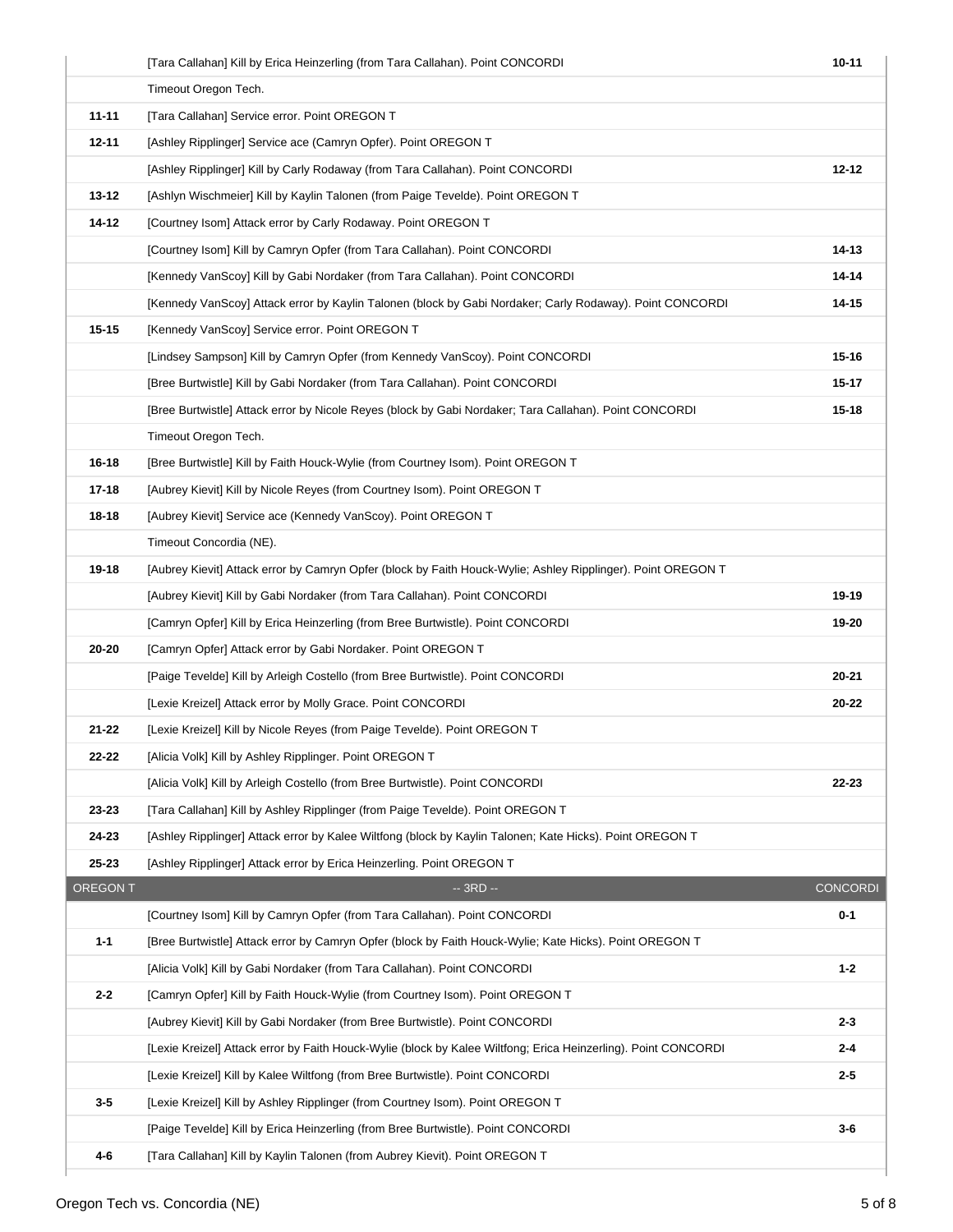|                 | [Lindsey Sampson] Kill by Kalee Wiltfong (from Tara Callahan). Point CONCORDI                               | 4-7             |
|-----------------|-------------------------------------------------------------------------------------------------------------|-----------------|
| $5 - 7$         | [Ashlyn Wischmeier] Kill by Molly Grace (from Paige Tevelde). Point OREGON T                                |                 |
|                 | [Ashley Ripplinger] Kill by Carly Rodaway (from Tara Callahan). Point CONCORDI                              | 5-8             |
|                 | [Kennedy VanScoy] Kill by Carly Rodaway (from Tara Callahan). Point CONCORDI                                | $5-9$           |
| $6-9$           | [Kennedy VanScoy] Kill by Molly Grace (from Paige Tevelde). Point OREGON T                                  |                 |
|                 | [Courtney Isom] Kill by Carly Rodaway (from Tara Callahan). Point CONCORDI                                  | $6 - 10$        |
|                 | [Bree Burtwistle] Service ace (Lindsey Sampson). Point CONCORDI                                             | $6 - 11$        |
|                 | [Bree Burtwistle] Attack error by Nicole Reyes (block by Gabi Nordaker; Tara Callahan). Point CONCORDI      | $6 - 12$        |
|                 | Timeout Oregon Tech.                                                                                        |                 |
|                 | [Bree Burtwistle] Attack error by Kate Hicks (block by Gabi Nordaker). Point CONCORDI                       | $6 - 13$        |
| $7 - 13$        | [Bree Burtwistle] Kill by Nicole Reyes (from Courtney Isom). Point OREGON T                                 |                 |
| $8 - 13$        | [Alicia Volk] Kill by Kate Hicks. Point OREGON T                                                            |                 |
| $9 - 13$        | [Alicia Volk] Attack error by Camryn Opfer (block by Faith Houck-Wylie; Kate Hicks). Point OREGON T         |                 |
|                 | Timeout Concordia (NE).                                                                                     |                 |
| $10 - 13$       | [Alicia Volk] Attack error by Gabi Nordaker (block by Kaylin Talonen; Kate Hicks). Point OREGON T           |                 |
|                 | [Alicia Volk] Kill by Gabi Nordaker (from Tara Callahan). Point CONCORDI                                    | $10 - 14$       |
| $11 - 14$       | [Camryn Opfer] Kill by Faith Houck-Wylie (from Courtney Isom). Point OREGON T                               |                 |
|                 | [Aubrey Kievit] Kill by Gabi Nordaker (from Bree Burtwistle). Point CONCORDI                                | $11 - 15$       |
| $12 - 15$       | [Lexie Kreizel] Ball handling error by Lexie Kreizel. Point OREGON T                                        |                 |
|                 | [Paige Tevelde] Kill by Arleigh Costello (from Bree Burtwistle). Point CONCORDI                             | $12 - 16$       |
| $13 - 16$       | [Tara Callahan] Kill by Molly Grace (from Paige Tevelde). Point OREGON T                                    |                 |
|                 | [Lindsey Sampson] Kill by Erica Heinzerling (from Tara Callahan). Point CONCORDI                            | 13-17           |
|                 | [Ashlyn Wischmeier] Kill by Kalee Wiltfong. Point CONCORDI                                                  | 13-18           |
|                 | Timeout Oregon Tech.                                                                                        |                 |
|                 | [Ashlyn Wischmeier] Attack error by Molly Grace (block by Camryn Opfer; Kalee Wiltfong). Point CONCORDI     | 13-19           |
| 14-19           | [Ashlyn Wischmeier] Kill by Nicole Reyes (from Paige Tevelde), block error by Carly Rodaway. Point OREGON T |                 |
| 15-19           | [Ashley Ripplinger] Attack error by Tara Callahan. Point OREGON T                                           |                 |
|                 | [Ashley Ripplinger] Kill by Kalee Wiltfong (from Tara Callahan). Point CONCORDI                             | 15-20           |
| 16-20           | [Kennedy VanScoy] Service error. Point OREGON T                                                             |                 |
|                 | [Courtney Isom] Kill by Carly Rodaway (from Tara Callahan). Point CONCORDI                                  | 16-21           |
|                 | [Bree Burtwistle] Attack error by Faith Houck-Wylie (block by Tara Callahan). Point CONCORDI                | 16-22           |
| 17-22           | [Bree Burtwistle] Service error. Point OREGON T                                                             |                 |
|                 | [Alicia Volk] Kill by Camryn Opfer (from Tara Callahan). Point CONCORDI                                     | $17 - 23$       |
|                 | [Camryn Opfer] Kill by Arleigh Costello (from Kennedy VanScoy). Point CONCORDI                              | $17 - 24$       |
|                 | [Rebecca Gebhardt] Kill by Arleigh Costello (from Tara Callahan). Point CONCORDI                            | 17-25           |
| <b>OREGON T</b> | $-4TH -$                                                                                                    | <b>CONCORDI</b> |
|                 | [Kennedy VanScoy] Attack error by Faith Houck-Wylie (block by Carly Rodaway). Point CONCORDI                | $0 - 1$         |
|                 | [Kennedy VanScoy] Attack error by Faith Houck-Wylie (block by Gabi Nordaker; Carly Rodaway). Point CONCORDI | $0 - 2$         |
| $1 - 2$         | [Kennedy VanScoy] Kill by Nicole Reyes (from Courtney Isom). Point OREGON T                                 |                 |
|                 | [Alicia Volk] Kill by Carly Rodaway (from Tara Callahan). Point CONCORDI                                    | $1 - 3$         |
| $2 - 3$         | [Bree Burtwistle] Kill by Faith Houck-Wylie (from Courtney Isom). Point OREGON T                            |                 |
| $3 - 3$         | [Aubrey Kievit] Attack error by Camryn Opfer (block by Courtney Isom; Faith Houck-Wylie). Point OREGON T    |                 |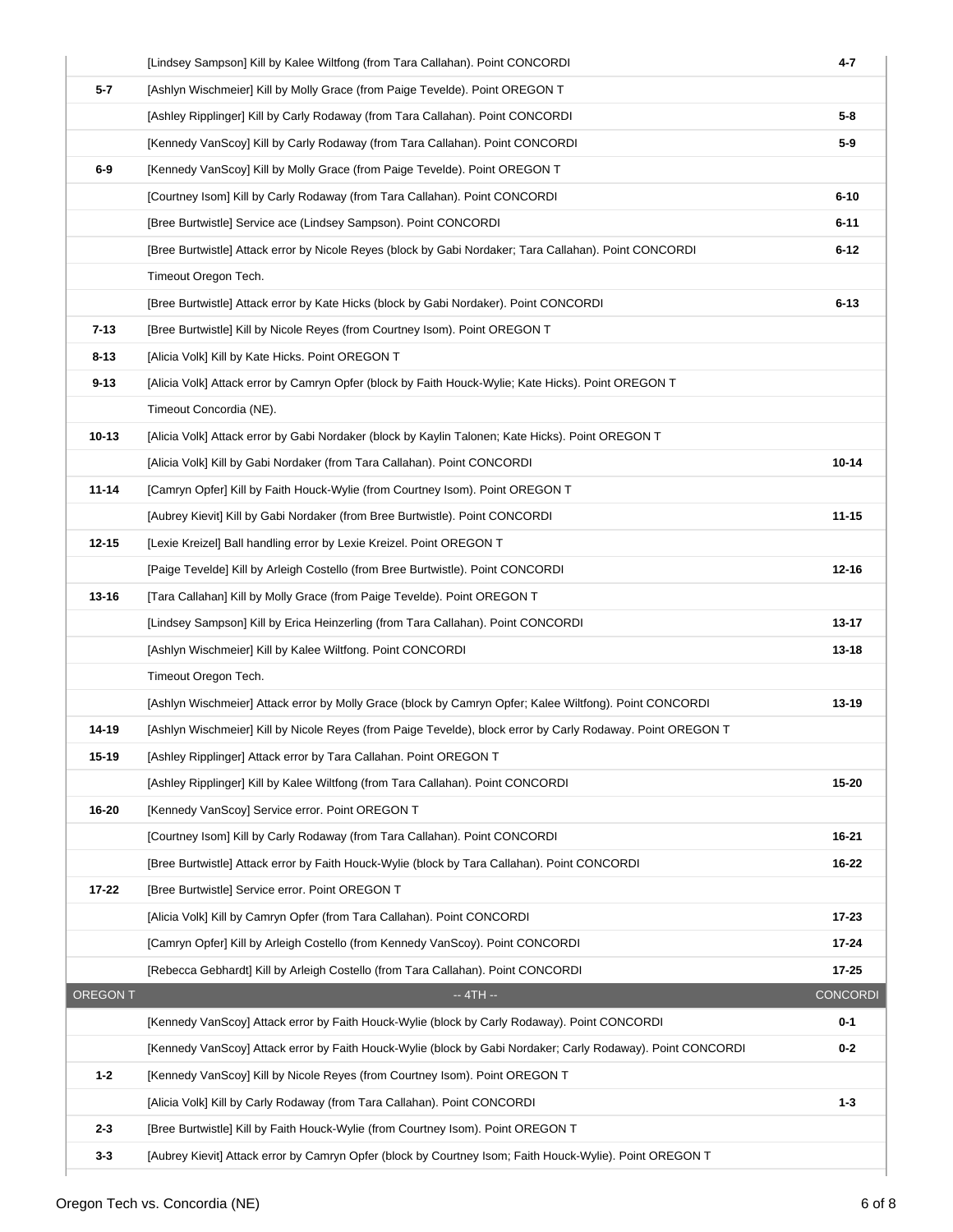| $4 - 3$   | [Aubrey Kievit] Kill by Molly Grace (from Courtney Isom). Point OREGON T                                     |           |
|-----------|--------------------------------------------------------------------------------------------------------------|-----------|
|           | [Aubrey Kievit] Kill by Gabi Nordaker. Point CONCORDI                                                        | $4 - 4$   |
| $5 - 4$   | [Camryn Opfer] Attack error by Gabi Nordaker (block by Ashley Ripplinger). Point OREGON T                    |           |
|           | [Brooke Cassidy] Kill by Gabi Nordaker (from Bree Burtwistle). Point CONCORDI                                | $5-5$     |
|           | [Lexie Kreizel] Attack error by Courtney Isom. Point CONCORDI                                                | $5-6$     |
| 6-6       | [Lexie Kreizel] Kill by Molly Grace (from Courtney Isom). Point OREGON T                                     |           |
|           | [Lindsey Sampson] Kill by Arleigh Costello (from Bree Burtwistle). Point CONCORDI                            | $6 - 7$   |
| 7-7       | [Tara Callahan] Kill by Nicole Reyes (from Courtney Isom). Point OREGON T                                    |           |
|           | [Ashley Ripplinger] Kill by Kalee Wiltfong (from Tara Callahan). Point CONCORDI                              | $7 - 8$   |
| 8-8       | [Ashlyn Wischmeier] Kill by Nicole Reyes (from Courtney Isom). Point OREGON T                                |           |
|           | [Courtney Isom] Service error. Point CONCORDI                                                                | $8-9$     |
|           | [Kennedy VanScoy] Service ace (Lindsey Sampson). Point CONCORDI                                              | $8 - 10$  |
| $9 - 10$  | [Kennedy VanScoy] Kill by Faith Houck-Wylie (from Courtney Isom). Point OREGON T                             |           |
|           | [Alicia Volk] Kill by Carly Rodaway (from Tara Callahan). Point CONCORDI                                     | $9 - 11$  |
|           | [Bree Burtwistle] Kill by Camryn Opfer (from Tara Callahan). Point CONCORDI                                  | $9 - 12$  |
| $10 - 12$ | [Bree Burtwistle] Service error. Point OREGON T                                                              |           |
| $11 - 12$ | [Aubrey Kievit] Attack error by Camryn Opfer (block by Faith Houck-Wylie; Ashley Ripplinger). Point OREGON T |           |
|           | [Aubrey Kievit] Kill by Gabi Nordaker (from Tara Callahan). Point CONCORDI                                   | $11 - 13$ |
| $12 - 13$ | [Camryn Opfer] Kill by Molly Grace (from Courtney Isom). Point OREGON T                                      |           |
| $13 - 13$ | [Brooke Cassidy] Attack error by Erica Heinzerling. Point OREGON T                                           |           |
|           | [Brooke Cassidy] Kill by Arleigh Costello (from Bree Burtwistle). Point CONCORDI                             | $13 - 14$ |
|           | [Lexie Kreizel] Kill by Kalee Wiltfong (from Bree Burtwistle). Point CONCORDI                                | 13-15     |
| 14-15     | [Lexie Kreizel] Kill by Molly Grace (from Courtney Isom). Point OREGON T                                     |           |
|           | [Lindsey Sampson] Service error. Point CONCORDI                                                              | 14-16     |
| $15 - 16$ | [Tara Callahan] Kill by Nicole Reyes (from Courtney Isom). Point OREGON T                                    |           |
|           | [Ashley Ripplinger] Kill by Erica Heinzerling (from Tara Callahan). Point CONCORDI                           | 15-17     |
| 16-17     | [Ashlyn Wischmeier] Kill by Nicole Reyes (from Courtney Isom), block error by Carly Rodaway. Point OREGON T  |           |
|           | [Courtney Isom] Kill by Camryn Opfer (from Carly Rodaway). Point CONCORDI                                    | 16-18     |
|           | [Kennedy VanScoy] Attack error by Nicole Reyes. Point CONCORDI                                               | 16-19     |
|           | Timeout Oregon Tech.                                                                                         |           |
| 17-19     | [Kennedy VanScoy] Kill by Nicole Reyes (from Kate Hicks). Point OREGON T                                     |           |
| 18-19     | [Alicia Volk] Service ace (Rebecca Gebhardt). Point OREGON T                                                 |           |
|           | Timeout Concordia (NE).                                                                                      |           |
|           | [Alicia Volk] Kill by Gabi Nordaker (from Tara Callahan). Point CONCORDI                                     | 18-20     |
|           | [Bree Burtwistle] Kill by Camryn Opfer (from Kennedy VanScoy). Point CONCORDI                                | 18-21     |
| 19-21     | [Bree Burtwistle] Kill by Faith Houck-Wylie (from Courtney Isom). Point OREGON T                             |           |
| 20-21     | [Lexie Kreizel] Kill by Molly Grace (from Kaylin Talonen). Point OREGON T                                    |           |
| $21 - 21$ | [Aubrey Kievit] Service ace (Kennedy VanScoy). Point OREGON T                                                |           |
|           | Timeout Concordia (NE).                                                                                      |           |
|           | [Aubrey Kievit] Kill by Camryn Opfer (from Tara Callahan). Point CONCORDI                                    | 21-22     |
| 22-22     | [Camryn Opfer] Kill by Faith Houck-Wylie (from Courtney Isom). Point OREGON T                                |           |
|           | [Nicole Reyes] Kill by Arleigh Costello (from Bree Burtwistle). Point CONCORDI                               | 22-23     |